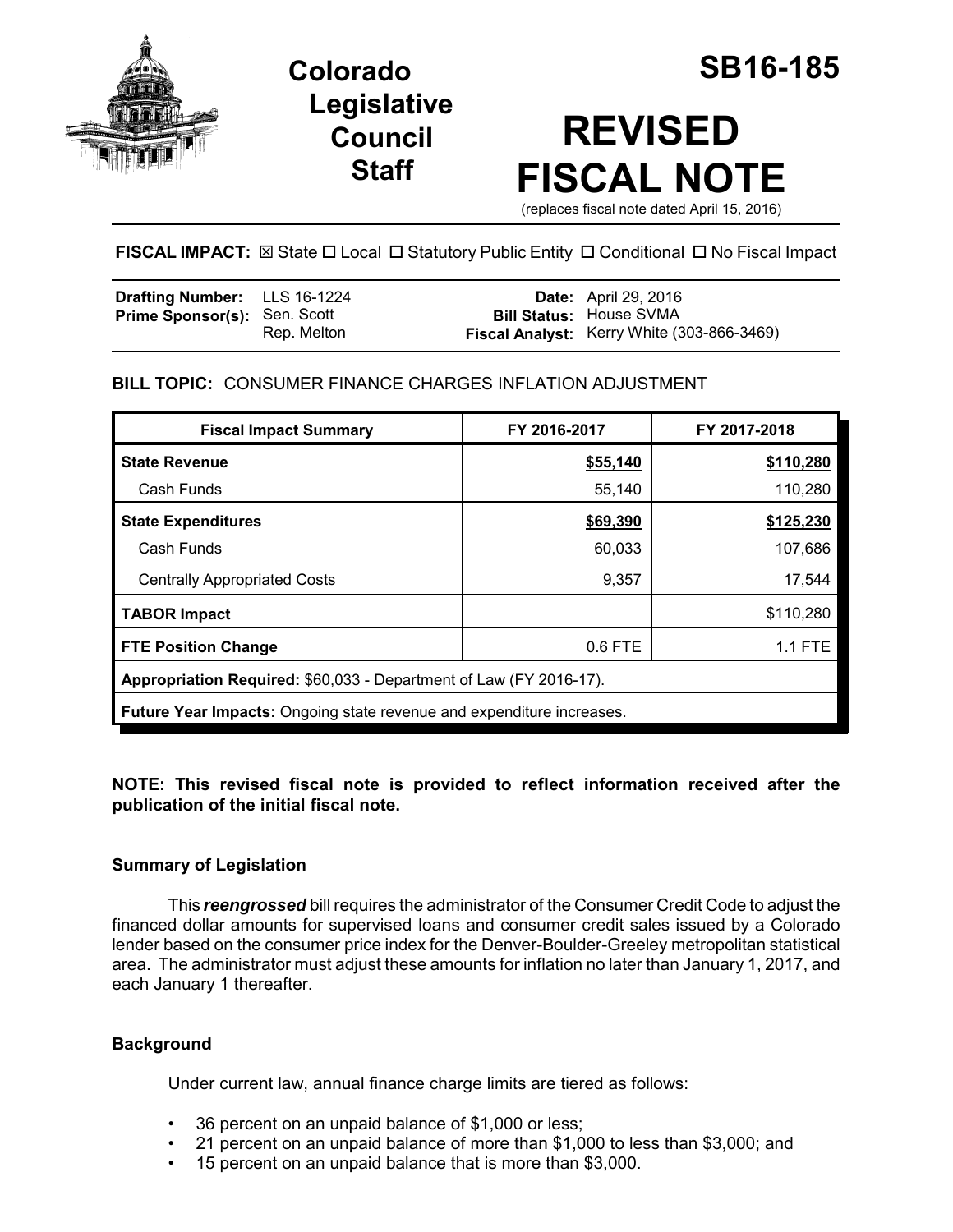April 29, 2016

Supervised loans and consumer credit sales issued by a Colorado lender must comply with the Colorado Uniform Consumer Credit Code (UCCC), which is administered by the Attorney General's Office within the Department of Law. The UCCC program regulates approximately 1,500 entities per year, including payday lenders, mortgage companies, finance companies, and small installment and other lenders. The program conducts an average of 460 compliance examinations and investigates 450 to 500 complaints each year.

The Federal Bureau of Labor Statistics in the U.S. Department of Labor administers the consumer price index program.

#### **State Revenue**

#### **This bill increases state cash fund revenue credited to the UCCC Cash Fund by \$55,140 in FY 2016-17 and \$110,280 in FY 2017-18 and future years.**

#### **Fee Impact on Individuals, Families or Business**

Section 2-2-322, C.R.S., requires legislative service agency review of measures which create or increase any fee collected by a state agency. The table below identifies the fee impact of this bill for a full year's implementation. This amount is prorated in FY 2016-17 based on the bill's requirement for inflation adjustments be made as of January 1, 2017.

| Table 1. Fee Impact on Individuals, Families or Business |                       |                        |               |                                  |                            |  |
|----------------------------------------------------------|-----------------------|------------------------|---------------|----------------------------------|----------------------------|--|
| <b>Type of Fee</b>                                       | <b>Current</b><br>Fee | <b>Proposed</b><br>Fee | Fee<br>Change | <b>Number</b><br><b>Affected</b> | <b>Total Fee</b><br>Impact |  |
| License                                                  | 750                   | 825                    | 75            | 488                              | \$36,600                   |  |
| <b>Retail Sales Notification</b>                         | 130                   | 200                    | 70            | 744                              | 52,080                     |  |
| <b>Sales Finance Notification</b>                        | 130                   | 200                    | 70            | 220                              | 15,400                     |  |
| Rent-to-Own Notification                                 | 50                    | 100                    | 50            | 124                              | 6,200                      |  |
|                                                          |                       |                        |               | <b>TOTAL</b>                     | \$110,280                  |  |

#### **TABOR Impact**

This bill increases state cash fund revenue from fees, which will increase the amount of money required to be refunded under TABOR beginning in FY 2017-18. TABOR refunds are paid out of the General Fund. No impact is anticipated in FY 2016-17.

#### **State Expenditures**

**This bill increases state cash fund expenditures in the Department of Law by \$69,390 and 0.6 FTE in FY 2016-17 and \$125,230 and 1.1 FTE in FY 2017-18 and subsequent years.**  Table 2 and the discussion that follows describe the costs of the bill.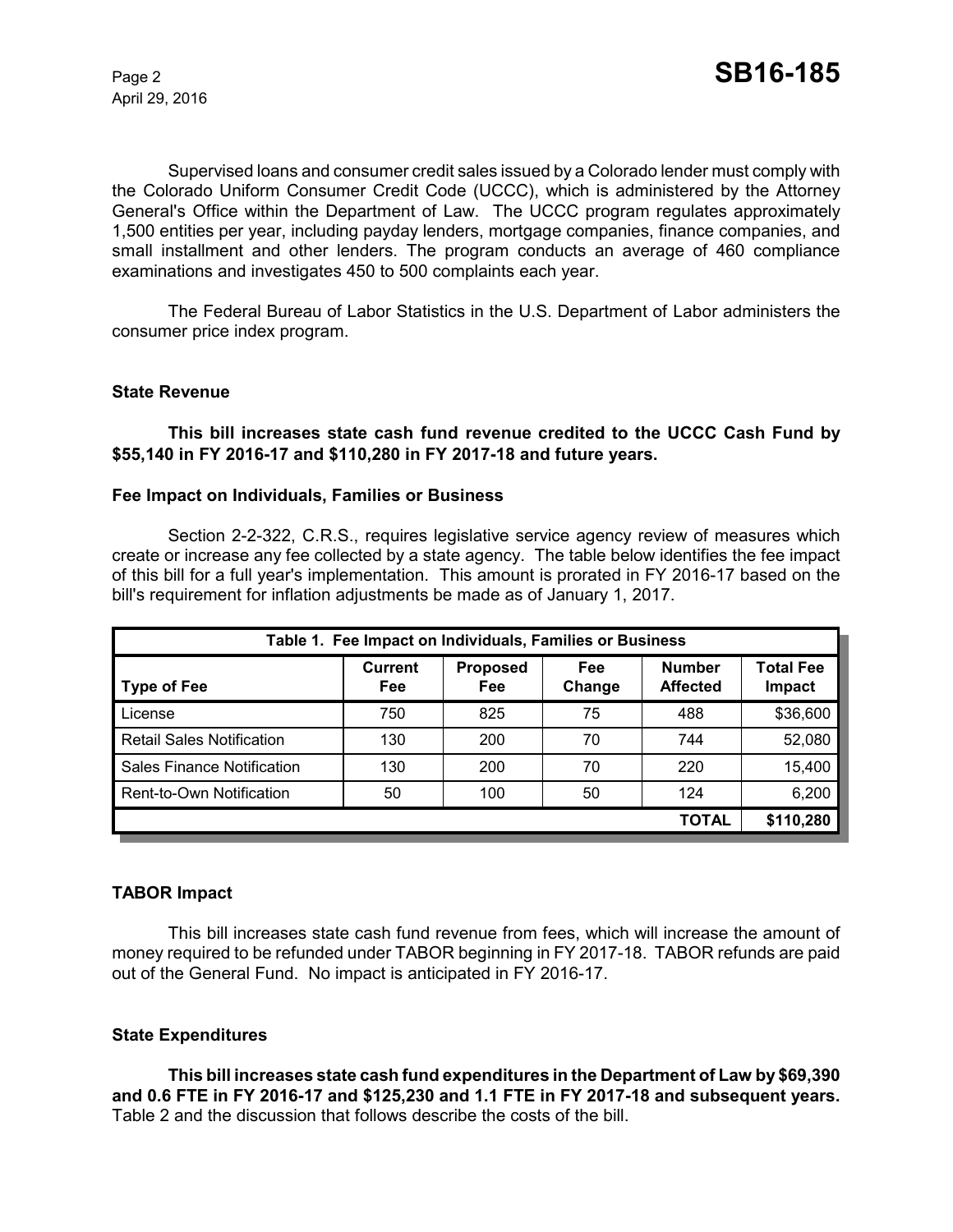| Table 2. Expenditures Under SB16-185               |            |                |  |  |  |
|----------------------------------------------------|------------|----------------|--|--|--|
| <b>Cost Components</b>                             | FY 2016-17 | FY 2017-18     |  |  |  |
| <b>Personal Services</b>                           | \$52,711   | \$96,637       |  |  |  |
| <b>FTE</b>                                         | 0.6 FTE    | <b>1.1 FTE</b> |  |  |  |
| <b>Operating Expenses and Capital Outlay Costs</b> | 570        | 1,045          |  |  |  |
| Travel                                             | 3,252      | 6,504          |  |  |  |
| <b>Computer Programming</b>                        | 3,500      | 3,500          |  |  |  |
| Centrally Appropriated Costs*                      | 9,357      | 17,544         |  |  |  |
| <b>TOTAL</b>                                       | \$69,390   | \$125,230      |  |  |  |

*\* Centrally appropriated costs are not included in the bill's appropriation.*

*Department of Law.* Costs assume that each of the 460 annual examinations will require three additional hours for compliance review. This increased workload requires 1.1 FTE Financial Credit Examiner per year, prorated to 0.6 FTE in the first year. Standard operating costs are included, although no capital outlay is required, as this position works in the field. Travel costs assume about 12,000 miles per year in a fleet vehicle and 24 days of travel expenses. These amounts have also been prorated in the first year. The UCCC computer system will require a new computer algorithm each year in order to make the required adjustments for inflation at a cost of \$3,500 each year.

*Centrally appropriated costs.* Pursuant to a Joint Budget Committee policy, certain costs associated with this bill are addressed through the annual budget process and centrally appropriated in the Long Bill or supplemental appropriations bills, rather than in this bill. The centrally appropriated costs subject to this policy are estimated in the fiscal note for informational purposes and summarized in Table 3.

| Table 3. Centrally Appropriated Costs Under SB16-185                 |            |            |  |  |
|----------------------------------------------------------------------|------------|------------|--|--|
| <b>Cost Components</b>                                               | FY 2016-17 | FY 2017-18 |  |  |
| Employee Insurance (Health, Life, Dental, and Short-term Disability) | \$4.846    | \$8,885    |  |  |
| Supplemental Employee Retirement Payments                            | 4.511      | 8,659      |  |  |
| <b>TOTAL</b>                                                         | \$9,357    | \$17,544   |  |  |

## **Effective Date**

The bill takes effect August 10, 2016, if the General Assembly adjourns on May 11, 2016, as scheduled, and no referendum petition is filed.

#### **State Appropriations**

For FY 2016-17, the bill requires an appropriation of \$60,033 from the UCCC Cash Fund and an allocation of 0.6 FTE to the Department of Law.